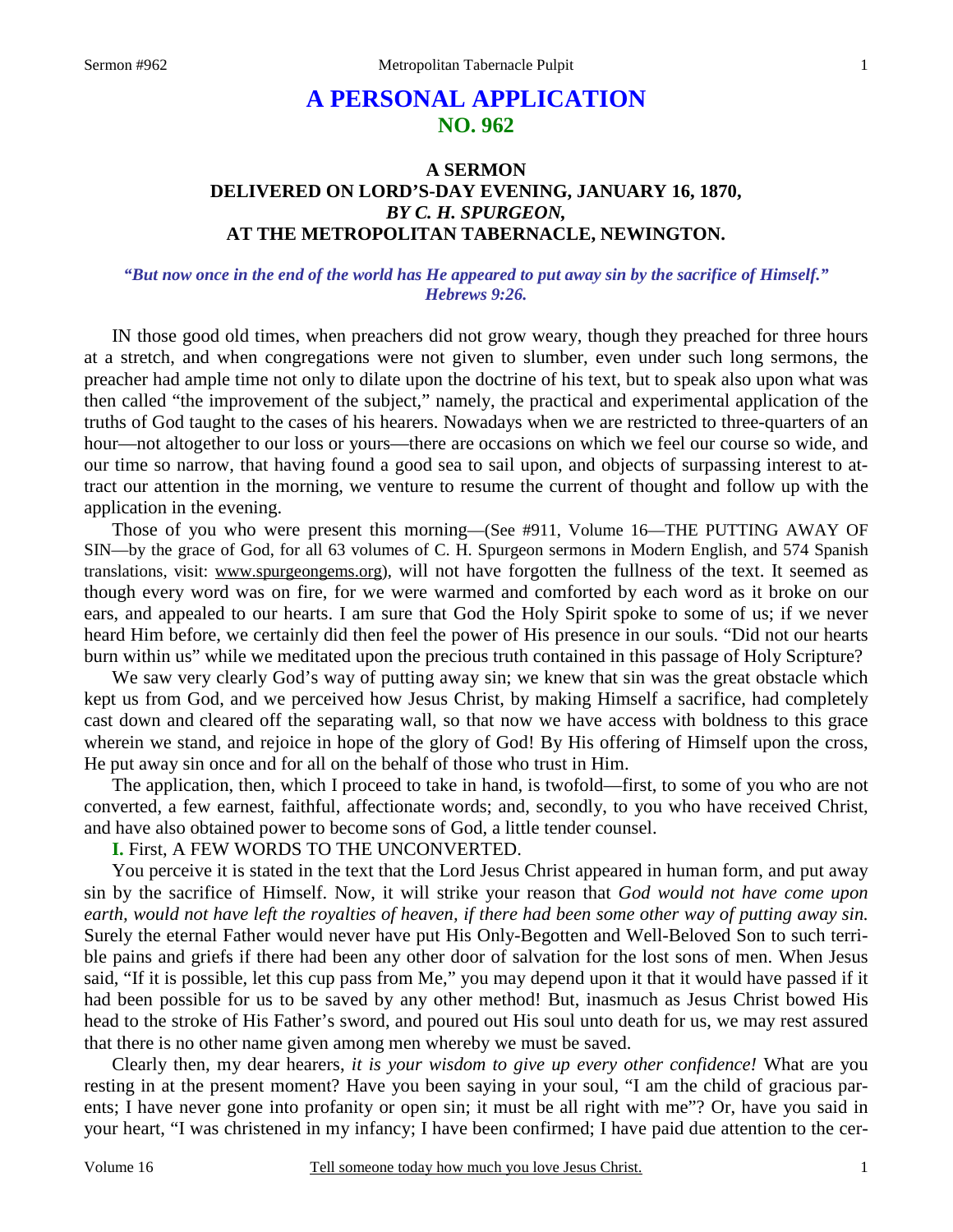emonies of my church, and therefore I am saved"? Or, have you said, "I have kept the commandments from my youth up; I have neither wronged man nor blasphemed God"? I tell you solemnly that these grounds of confidence are utterly worthless! If you could have been saved by your baptism, do you think Christ would have died? If your good works could have opened the gates of heaven for you, do you think that the Christ of God Himself would have *bled* for sinners? If it had been possible for your godly ancestry to have lifted you to the skies, do you suppose that Jesus Christ would have been obedient unto death, even the death of the cross? All other confidence which begins, proceeds, and ends with anything else save the person, and the work of Jesus will deceive you in the hour of death, and at the day of judgment; therefore I say unto you—do not for a moment entertain it—away with it! Away with it; confide in it no longer! If I saw you trusting yourself upon a bridge which I knew would snap in the center when your weight came fairly upon it, I would not be unkind—I would but follow the instincts of humanity in warning you not to trust to it! And I do so warn you now that other refuge there is none, save in Jesus Christ, and if you seek another refuge you insult God, you do despite to Jesus Christ, you cast yourself into a tenfold jeopardy—for he who believes not in Jesus Christ will be lost! Though you may have a zeal towards God, and go about industriously to establish your own righteousness, yet you must be a castaway, because you have not submitted yourself to the righteousness which is of God by faith. I beseech you, then, dear hearer, whoever you may be, whether you are a stranger among us, or one who constantly frequents this assembly, shake off your false confidences, as Paul shook the viper from his hand into the fire, or else they will poison you! They will destroy you forever and forever! But come, O come, sinners, as you are, to the fountain filled with blood, and rest, all helpless as you are, rest on the Foundation which God has laid in Zion, a tried stone, a precious cornerstone, and he that builds upon it shall never be ashamed!

That seems to flow naturally as an inference from the doctrine of the atonement. But then, secondly—*if Jesus Christ, the Son of God, in order to put away sin, must die a death so ignominious and painful, then depend upon it, sin is not so easy a thing to get rid of, nor is the penalty so easy to endure, as some would have us imagine.* Sinner, when God laid our sins upon Christ, He did not spare Him. "He spared not His own Son." There was no point of the shame, the desertion, the darkness, the terror of dire foreboding, or the weight of full punishment for sin which was withheld from the sufferings of Christ; rather it seems as if the Father, in vindication of unpitying justice, heaped on our blessed Savior the full weight of all our transgressions, and exacted from Him the utmost chastisement, and the uttermost Retribution! Ponder this, and consider the question, did God smite His Son, and shall He spare you? Did the curse fall on Christ, though He was holy in His nature, perfect in His character, guileless in His heart, and innocent in His life—upon Him who had no sin, but our sin upon Him, and shall God allow *you*, depraved, impenitent, willful, and graceless as you are, to go unpunished? God has shown His hatred of sin in the cross of Jesus; not Sodom in flames, nor the old world drowned with the flood, nor Pharaoh lost in the Red Sea, nor any one of the Judgments of heaven which appall us in their history, displays as much His horror against sin as the death of the Only-Begotten! There you see how, though sin entrenched itself in the blessed and beloved body of Jesus Christ, yet the sword of vengeance would find it out, and smite it down! And shall your crimes evade notice, or pass away like shadows that leave no trace behind? What? Can the avenging angel detect no spots on your hands, no blood on your skirts, no chain of evidence to convict you? Knowing, as you all do from observation, if not from experience, that the levity with which men defy the laws of nature does not mitigate the pain that surely follows; that every vice reaps its own retribution, and that the end of a dissolute life is most commonly a desperate death, I marvel that any of you should despise your own mercies, and court your own miseries! But if any sin could be lightly passed over, how could *your* sin escape, when you add to it this *sin of sins*, by way of aggravation, that you make God a liar by not believing on His Son? Ah, my hearer, let no ill deceive you; God's word is true—*every* transgression shall receive its just recompense of reward! He will by no means spare the guilty! Do not hope to die with the words upon your lips, "God is merciful." I know He is, but He is also just, and to those who reject His Son there is no mercy—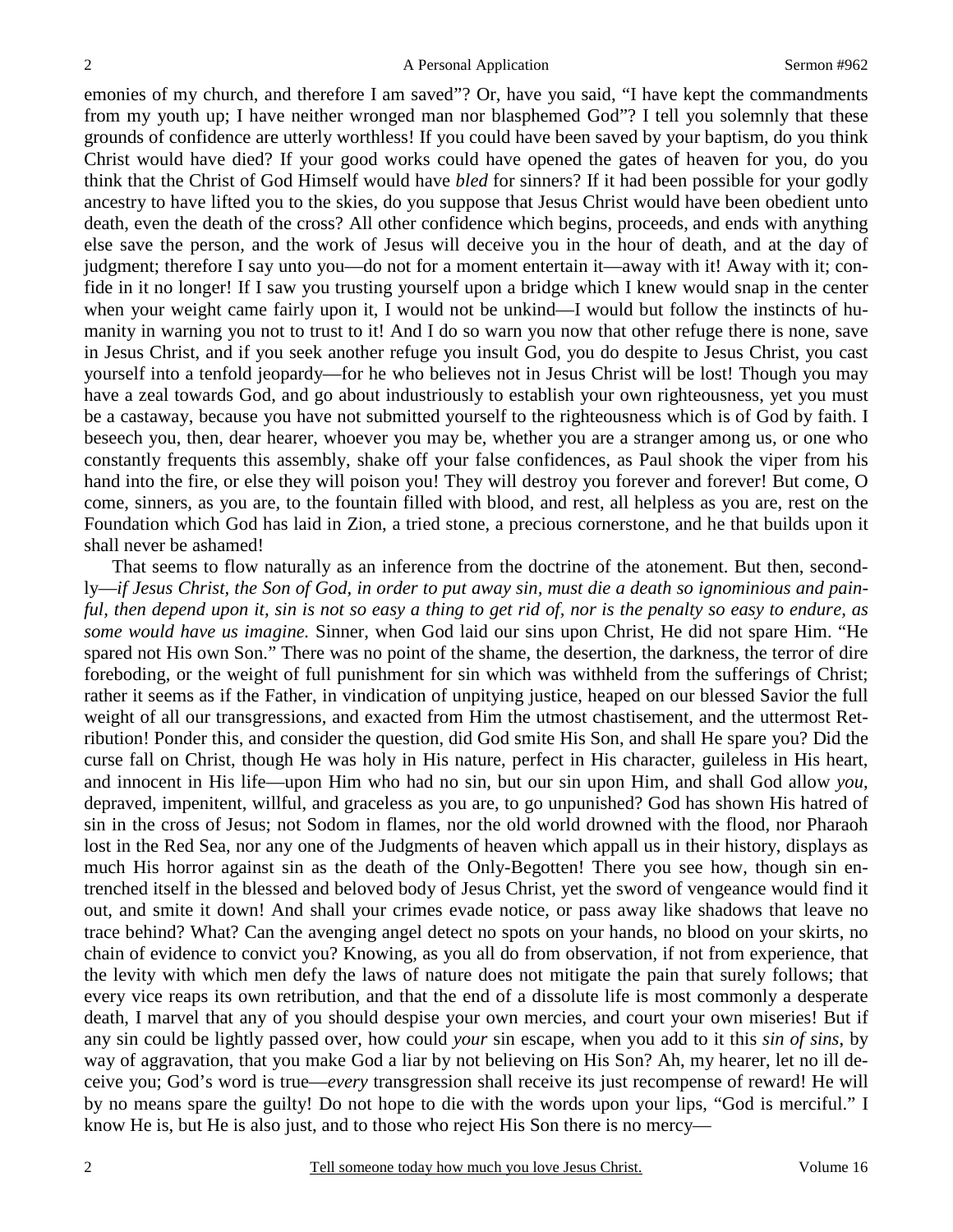#### Sermon #962 A Personal Application

## *"How they deserve the deepest hell, Who leave the joys above! What claims of vengeance must they feel Who slight the bands of love!"*

You shall find it so; either Christ must bear your sins for you, and you must see your sin punished in the wounds of Immanuel, or you must feel them punished in yourself forever! O soul, which shall it be? May God make the choice for you, and may you be saved in Jesus Christ our Lord!

I wish I could speak so as to get to your heart, but the Lord alone can do that. I can only reach the ears; will you, however, please notice the particular objective for which Christ appeared? Perhaps that may touch your conscience. It was *to put away sin!* Can you so think of this as to apprehend the breadth of the divine purpose it involves? Is not such an undertaking beyond the grasp of your minds? But try to spell it out; does it not occur to you that there must have been a gathering together of all kinds of sin, and a concentration of all the forces of sin at that tremendous crisis? I think you have only to look at the pictures as they are drawn by the four evangelists to perceive the dark shadows of every species of human guilt; were not the vices that defile the heart of man, and the atrocities that distract society—those vile prejudices, and evil passions which issue in the foulest crimes, all represented in the conspiracy to crucify Jesus of Nazareth? Tell me, if pride and infamy, jealousy and covetousness, treason and treachery, ribald mockery, and brutal cruelty, with a legion of other wicked spirits did not make common cause against the Lord's Anointed? The mask of religion was worn by some, and the guise of patriotism was assumed by others, but to what intent was this? Why, it is told in one short sentence; when He came to put away sin, then sin was up in arms, and counsel and clamor from all grades of society made their voices heard, and their influence felt to put Him away! Ah, you say, that only happened once. True, so far as the work of redemption is concerned, but how often is it *repeated* in the experience of men who reject the Savior? The like concurrence of all sorts and forms of sin is found in the case of every one of you who deliberately or wantonly hardens his heart against that great Sin-bearer, that great Sindestroyer, our most glorious Christ! Every evil disposition you harbor, every evil habit you indulge, every wicked practice you follow, leads, no, irresistibly *drives* you on to this goal—"Away with Him, away with Him! Crucify Him, crucify Him!"—is the cry to which your heart consents, to which your life gives sanction. I do but interpret the meaning of your unbelief. It must be so, for you are bent on upholding sin while Christ is bent on putting away sin—thus you set yourselves in opposition to Him. And it is so, for it is the ordinary testimony of every converted man. Those of us who have the best opportunity of judging can bear witness that in the repentance which accompanies faith, the sense of guilt is felt as much as though all sins were rolled into one in the aggravated sin of unbelief. And it ought to be so—for our Lord Himself said, "When He (the Spirit of God) is come, He will reprove the world of sin, because they believe not on Me." Give heed, then, to this, my hearer, whoever you may be who now declines to yield to my Master! If ever you are born of the Spirit, you will plead guilty to this charge, or if, God forbid, you die in your sins, the indictment framed against you, the verdict given, and the sentence passed will be according to this judgment! You will be condemned because you believed *not* on the Son of God! The reason why at this moment you love darkness rather than light is because your deeds are evil.

*Let me remind every unconverted person here of the responsibility which presses upon him or her with regard to the great fact, that Christ is preached to him or her according to the manner in which He has been revealed to put away sin.* That fact must affect you for woe, if not for weal. Whatever may be its relation to those Hottentots and barbarians who have never heard the gospel, it must affect you, because you *have* heard it, and the rule is that the ministry of the cross of Christ, when addressed to your understanding, must either prove a savor of life unto life, or of death unto death. Make no mistake about this! You never pass under the heart-searching ordeal of listening to a gospel sermon without some moral consequence; there is some result produced; you are either blessed by it, or hardened by it. Possibly you may think it is a most proper thing to come to a place of worship, and you feel relieved by having attended; yes, but if your conscience were awake, you would understand the words of the apostle, "See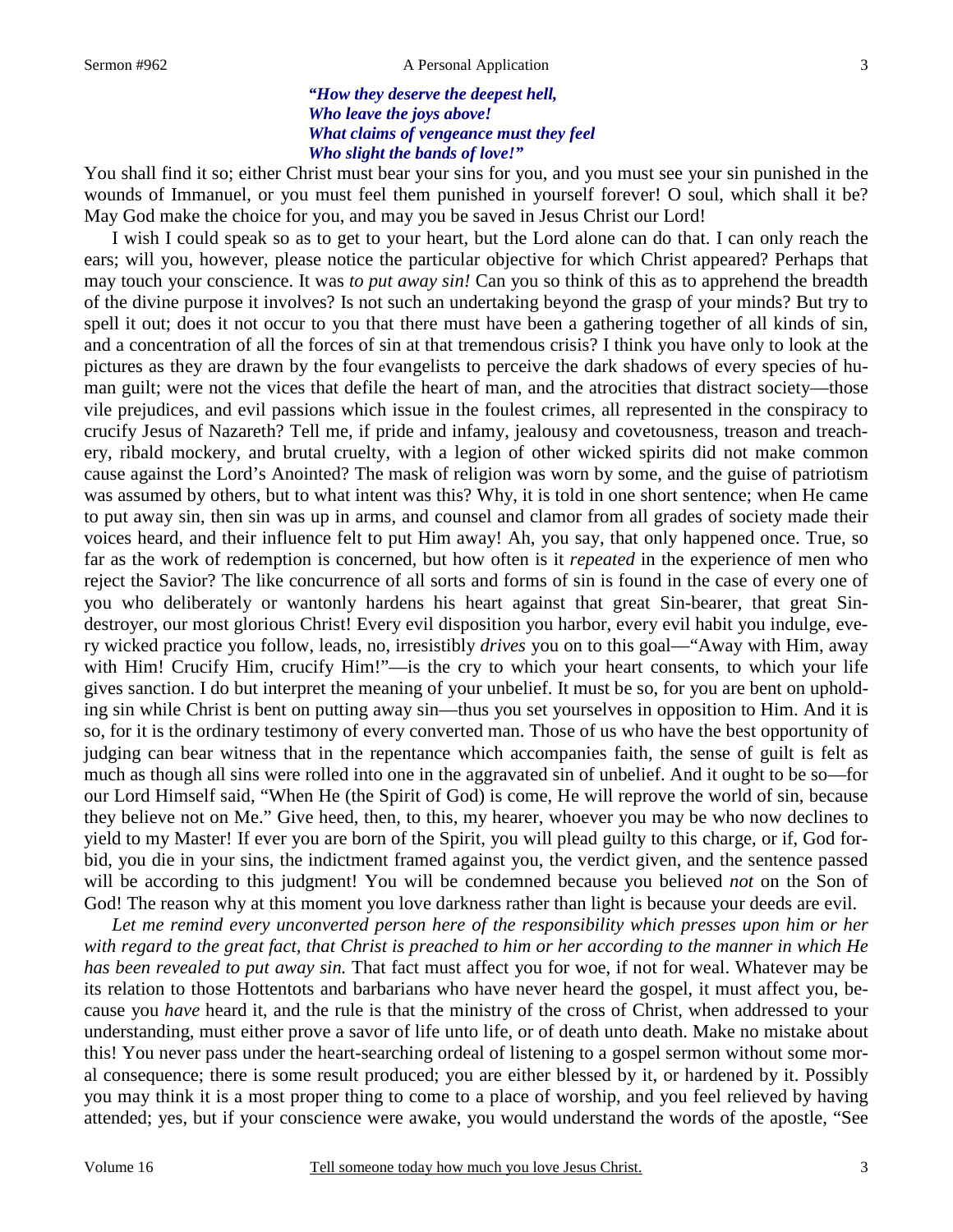that you refuse not Him who speaks." "Turn not away from Him who speaks from heaven." "He who despised Moses' law died without mercy under two or three witnesses: of how much sorer punishment suppose you, shall he be thought worthy, who has trod under foot the Son of God?" "How shall we escape if we neglect so great salvation?" If I live and die knowing the gospel, and yet rejecting it, what can I say at God's bar? What excuse can I make for myself? I cannot plead *ignorance;* I must confess willful hardness of heart which went so far that I preferred to risk damnation rather than accept salvation on God's terms. I had rather perish as God's enemy, so my unbelief says, than I would submit myself, and become God's friend. Oh, this is iniquity reaching to its highest altitude! I beseech you—ungodly man and ungodly woman—look such iniquity in the face, and think of its terrible issues!

Our text tells us that Christ has appeared once to put away sin, but remember He is to come *a second time!* Unconverted man, woman, have you thought of that? You would not look at Christ when He came the first time, despised and rejected of men, but you shall look at Him when at His second advent—

## *"The Lord shall come! A dreadful form, With rainbow wreath, and robes of storm; On cherub wings, and wings of wind, Appointed Judge of all mankind."*

You said it was nothing to you the first time, and you passed by, but you will find it something to you the second time, when the trumpet sounds exceedingly loud and long; when the grave clothes of the grave are rent asunder; when the dead shall rise from land and sea; when the great white throne shall be set, and all nations shall be gathered before it, and the Shepherd-King shall divide them as a shepherd divides the sheep from the goats; you will find then that from that throne you cannot escape! The throne of mercy you may despise—but the throne of judgment you will not be able to set at nothing! Suppose the destined hour should transpire *now*—and it is but a little while before it shall overtake this giddy, thoughtless world! Overleap that brief interval for a moment; let your imaginations transport you to—

#### *"That tremendous day*

#### *Whose coming none can tell!"*

Although with silent, sure, and rapid steps it is approaching us, imagine that you are now standing in the crowd, and the books are opened, the eyes of fire have flashed upon you; and your life, unveiled with all your actions, and their hidden springs, is being published to angels and to men—and your sentence is about to be pronounced! No escape is possible! The rocks cannot hide you! The mountains cannot cover you! The eyes of Him who once wept will flash with lightning, and the tongue that said, "Come unto Me, you weary," shall say, "Depart, you cursed," and the face that was once so full of divine pity, shall suddenly be red with holy anger as He shall say, "I know you not! Depart from Me, you workers of iniquity!" And shall that be your portion?—

#### *"Prevent, prevent it by Your grace; Be You, O God, my hiding place, In this the accepted hour!"*

My hearer, shall this be *your* portion? Shall it be the portion of any man or woman now sitting in this house of prayer? May God prevent it by His eternal mercy! But I see not how it is to be avoided unless you are led to run to Christ! And the only opportunity you may ever have is this present opportunity, for, "Now is the accepted time; now is the day of salvation." May you be led by the Spirit at this moment to come to Jesus, and so shall you find eternal salvation in Him.

**II.** Turning now to another part of the congregation let me spend a little time in ADDRESSING MYSELF TO THE MANY OF YOU who have believed that Jesus *is* the Christ, to the saving of your souls.

Beloved in the Lord, our sins are pardoned! We are accepted in the Beloved! We have passed from the realm of fear into the kingdom of safety! We are no longer in the wilderness; we have come to Canaan, to Mount Zion, to the general assembly, and church of the first-born! We hear no rumblings of Sinai's thunders, but the soft voice which speaks better things than the blood of Abel.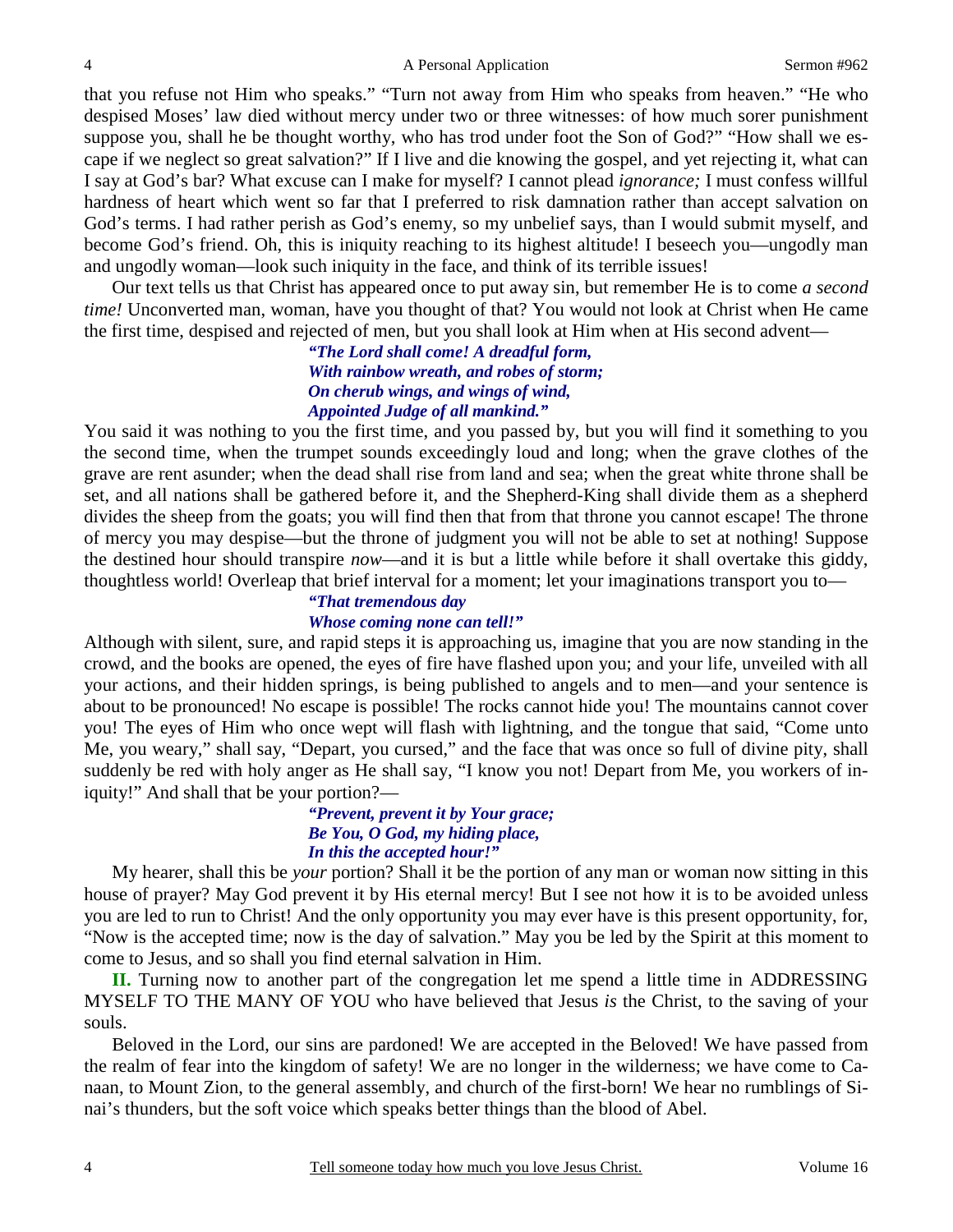#### Sermon #962 A Personal Application

What shall we say as we see evidently set before us this great and unspeakable sacrifice, by which our Lord Jesus Christ put away sin? I think our first exclamation should be, *"Be gone, accursed sin, that could have needed such a sacrifice, that could have made it necessary for the Savior thus to suffer!"* repentance is always the companion of faith; they go hand in hand. Let no man speak evil of repentance; I have been grieved within my heart when I have heard some revivalists, by innuendo at least, speak against repentance. You will never enter heaven without repentance, and if your faith does not lead you to hate sin, and do a great deal more than merely change your mind—as these modern fanatics say—you will find it is a faith which will never estrange you from the corruptions of the flesh, enamor you of the holiness of the Spirit, and conduct you to the heaven of God's presence. You must *hate* sin! You must perceive the *evil* of it, and you must turn from it and live, according to the instincts of the divine life communicated, as well as according to the ordinances of the divine rule made known unto you, or else you are no child of God! But where is true repentance to be had? It is never experienced by a man, except as he, by God's grace, receives the sanctifying power of the Savior's precious blood. To repent of sin because I know it has ruined me, or it will ruin me, is *legal repentance*, and needs to be repented of! But to be able to sing, as one of our hymn writers expresses it—

> *"My sins, my sins, my Savior, Their guilt I never knew, Till with You in the desert, I near Your Passion drew! I know they are forgiven, But still their pain to me, Is all the grief and anguish They laid, my Lord, on Thee."*

That is repentance; to hate sin because it caused the brow of Christ to be girt with the crown of thorns, and the face of Christ to be dishonored with the spittle, and the hands of Christ to be pierced with the nails—this is repentance—not because I am afraid of hell! Not because sin brings pains and penalties with it, but because it made Jesus Christ to suffer for me such unutterable pangs. My brothers and sisters, standing here by faith at the foot of the cross, do we not feel more than ever the evil of sin? If we do not, let this be our prayer, "Lord, help me this night as I come to Your table, to feel the bitterness of my sin, which was so bitter to You; let me see its deadly character in Your death; let me see its shame in Your shame; let me perceive the nakedness which it brought upon me in Your nakedness; let me discern the misery which it would have caused me forever in Your misery, and let me now declare revenge against my sin, and however dear any one sin may have been to me, let this be my solemn resolve, in the strength of the Holy Spirit—

> *"The dearest idol I have known, Whatever that idol be, At once I'll tear it from its throne, And worship only Thee."*

Deep repentance will be a sweet help in coming to the supper; the bitter herbs always made the Paschal Lamb the sweeter, and the pensive sadness of repentance will give zest and stimulant to the faith with which we feed upon the crucified Redeemer.

Still further, beloved, *what emotions of gratitude should this truth of God inspire in your breasts!* Ought it not to fill your entire life with the fragrant incense of praise? "Your testimonies," we might well say with the psalmist, "have I taken as a heritage forever, for they are the rejoicing of my heart." O that the flame of gratitude might kindle and glow in all your musings! O that it might precepts shall be my choice. Your statutes shall be my songs. I will delight myself in Your commandments; all who trespass against me, I will forgive for Your sake; Your saints I will love. Your lambs I will feed. I will bear the infirmities of the weak, and not please myself; I will pray without ceasing. I will give thanks for all things unto God and the Father in the name of our Lord Jesus Christ. 'So will I'—did I say? Let me rather say, 'So would I'; though the vows of God are upon me, I have not strength of myself to perform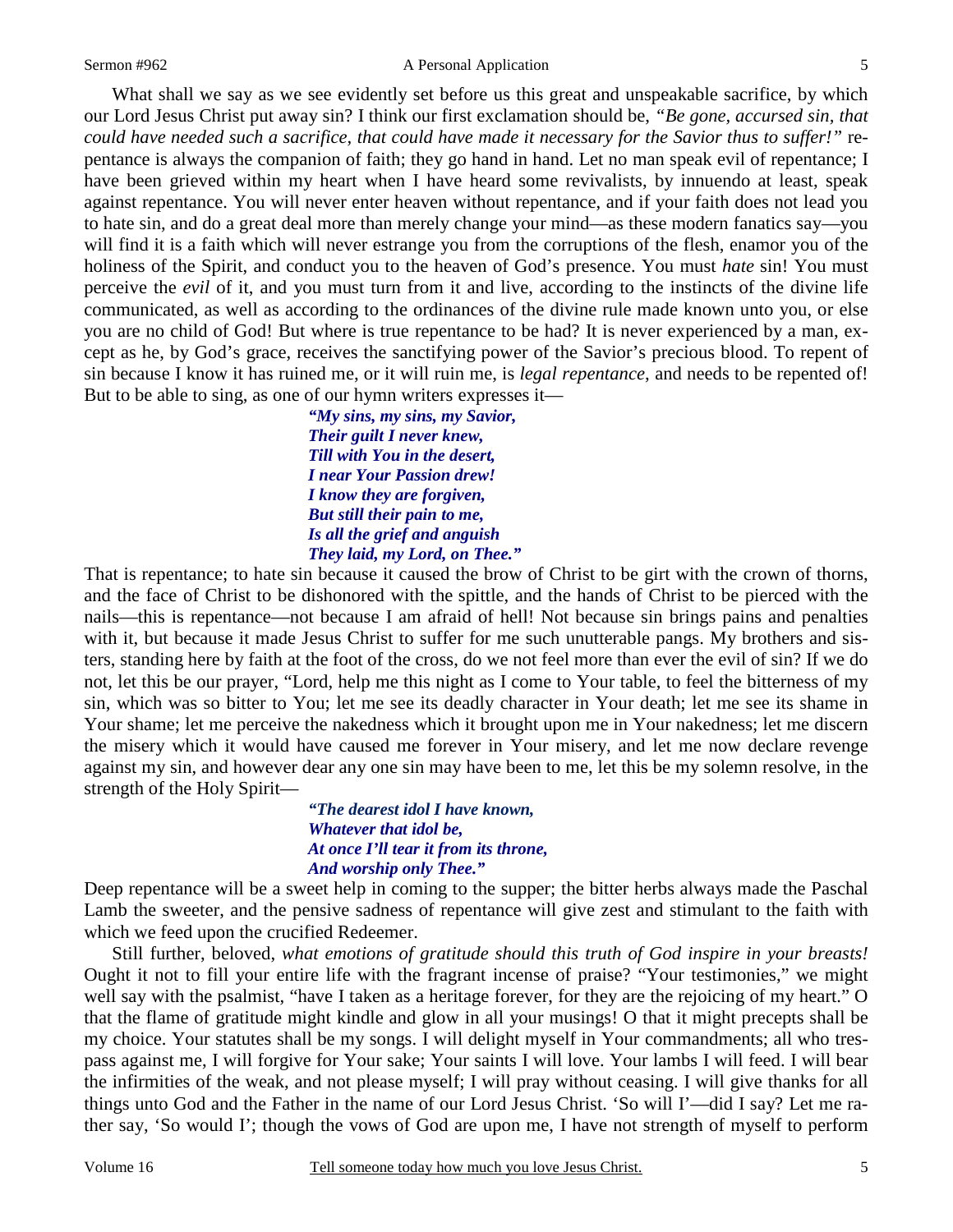one vow. Yet You know, for You search all hearts, and this You know, for You know all things—I sincerely desire and earnestly covet the Spirit of holiness to consecrate myself unreservedly to You."

There is yet another point to which I wish to have your particular attention, O you who believe in Jesus! We are told in the text that once in the end of the world Christ appeared to put away sin. Now what is your conviction upon the subject? Did He put away sin or not? I anticipate the answer of every believer here—"Of course He did! By His one offering He put away sin forever." Beloved, *why is it that some of you tonight are troubled about your sin?* Now look back during the past week; has there not been a great deal in your life that you have to mourn over? Do you live a single day in which you went to your rest contented with the review of your character or your conduct? I must acknowledge I never spent such a day, and I am afraid I never shall till I get home to heaven! Sins and sorrows multiplied pollute the days to my shame and my horror; but when I come to look to Jesus Christ my Lord, and trust in Him, shall I feel dismayed on account of my sins? No! They are all forgiven! They are all forgiven! Yes, that particular sin—you know what it is, the one which has caused you so much trouble this week, *is forgiven!* There is no sin that you have fallen into, as a believer in Jesus, which can be laid to your charge! That bold speech of the apostle makes a wide sweep—"Who shall lay anything to the charge of God's elect?" Observe, he does not say, "Any great things," but "anything"— little things, anything, anything of any kind! Do you not know that though you have erred and strayed many times, and made yourself to be ashamed, yet still, when you come to the—

#### *"Fountain filled with blood, Drawn from Immanuel's veins."*

This truth is sure—that "the blood of Jesus Christ, His Son, cleanses us from *all* sin." Then every believer here tonight is as clean in the sight of God as the snow which falls from heaven! Come then, let us shake off these fears; he who knows that his debt is paid would be foolish to be troubled about the debt, and he who knows his sins are forgiven, may have, *should* have, *ought* to have, peace with God through Jesus Christ his Lord! My dear brothers and sisters, God will help us to live more and more in the atmosphere of peace with God, but I do believe the devil often worries us when there is no cause whatever for our being troubled. Sin is always to be hateful to us; we are always to loathe it, and when washed in the precious blood of Jesus, we are to endeavor to realize that through His blood we are clean, and that with His spotless vesture on, we are holy as the Holy One! Notwithstanding the depravity of our old nature, and the workings of the flesh against which we strive, yet we are accepted in the Beloved; we are justified by faith which is in Christ Jesus! Come then, children of God, take your harps down from the willows, and tune them to a rapturous strain! Magnify the Lord your righteousness; this is the name whereby He shall be called, The Lord our Righteousness—Jehovah Tsidkenu. His name shall be rapturous on our lips, and glorious in our ears from this time forth even forever and ever! He has appeared to put away sin, and it is put away! Let us, then, enjoy our rest.

I want the further attention of every believer here to another particular. Beloved, we read in this text that *Jesus Christ, in order to put away sin, has made a sacrifice of Himself.* When that word "sacrifice" is used with such grand significance in reference to *Christ*, it looks almost like a disparagement of its high import to apply it in any reference to *ourselves*. Yet we have the mind of the Spirit in the words of the apostle Paul, who has said, "I beseech you, therefore, brethren, by the mercies of God that you present your bodies a living sacrifice, holy and acceptable unto God, which is your reasonable service." *Ought we not, if Christ has made a sacrifice of Himself for us, to make a sacrifice of ourselves for Him?*  He sacrificed Himself. I told you this morning that it was more than His wealth, more than His honor which He offered; it was HIMSELF! Every Christian should offer *himself* as sacrifice to Christ; they did so in the martyr age; they did so in the first young hour of the church's enthusiasm when apostolic zeal was fervent. But do we do so now? Talk of giving to the cause of God—why, very few of us give enough to sensibly impoverish ourselves by our giving! We are afraid of making a sacrifice of ourselves! In the service of God we generally take care not to injure ourselves by excessive exertions; indeed, our friends are always very careful to warn us against any risk of this kind! Men in business may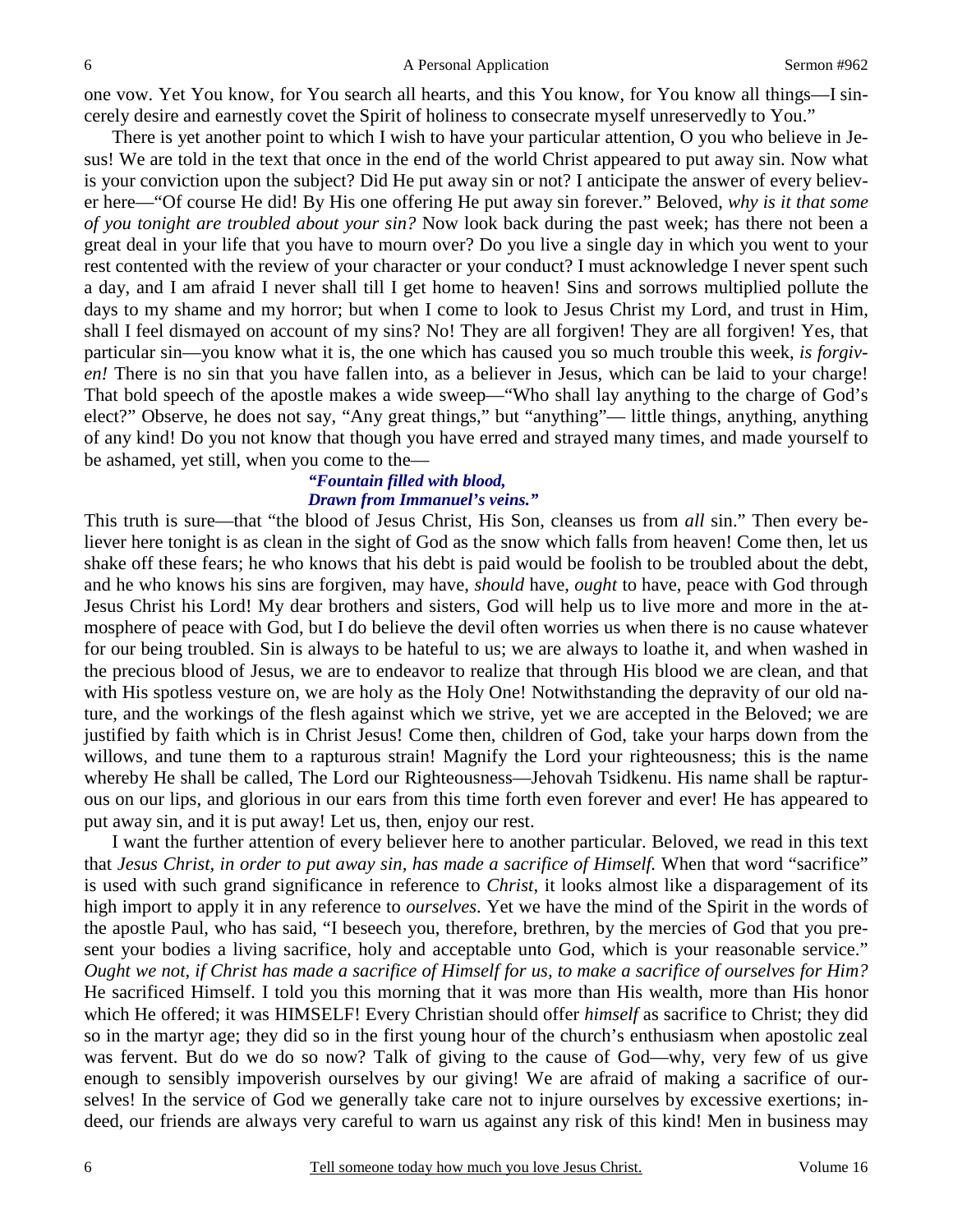#### Sermon #962 A Personal Application

7

work as many hours as they like, and as hard as they will to get money, and very seldom does any sagacious, prudent mentor shake his head, and tell the young merchant that he is laying out his strength too recklessly, and devoting his energies too vigorously in getting gain or acquiring a fortune. Oh, no! They would rather tell him to spread all his canvas, and ply every sinew, especially when wind and tide are in his favor. But the minister of God—*the servant of Christ—*often has that judicious advice tendered to him, "Do yourself no harm; be sure and not work too hard." "It was never intended," they say, "that anyone should risk his health, consume his spirits, or deny himself innocent recreation with an enthusiasm that far exceeds the line of duty," as if there were such a line, or it were possible to define it! Ah, well, if the love of his Master is in him, as a compelling power, then kindling with the noble passion, and laboring with a fiery zeal, he will resent such expostulations as Christ did that of Peter, when replying to his pitiful rebuke, "Pity Yourself, Lord"—He said, "Get you behind Me, Satan! You are an offense unto Me: for you savor not the things that are of God, but those that are of men." We are *bound* to sacrifice ourselves, yielding up the members of our bodies as instruments of righteousness unto God, and devoting the faculties of our renewed minds, that we may prove what is that good, and acceptable, and perfect will of God.

O my brothers and sisters! I have already said that I scarcely like this word, "sacrifice," because it involves nothing more than a reasonable service; if we gave up *all* that we had, and became beggars for Christ, it would display no such chivalrous spirit or magnanimous conduct after all! We should be gainers by the surrender, for with Christ in our hearts, the light of life, and the hope of glory, we would be rich to all the intents of bliss! We cannot stoop as He stooped; we cannot be poor with such poverty as He knew; neither can we renounce such riches as He once possessed. But at any rate, let us not be stingy in our consecration; let us yield ourselves wholly and heartily to Jesus Christ's work; let us feel it to be our pleasure, our principle, our point of honor not to shrink from labor, nor to shun sacrifice! Let us rather court labor, and invite opportunities of suffering, and occasions for the giving of ourselves, and of our substance to His cause! He was sacrificed for us, let us be a living sacrifice unto Him! Did you notice that word "once"? The text says He *once* offered Himself a sacrifice—only ONCE—once and for all. Ah well, beloved, we may take that word and apply it to ourselves; we can only be sacrificed for Christ *once*. In this world, alone, shall we have the opportunity of washing the saints' feet, of feeding the poor, of looking after the helpless and ignorant. There is one thing for which heaven itself might envy the poor sons of earth—that there are works to be done here which—

#### *"Perfect saints above, And holy angels cannot do."*

We might almost wish ourselves back from heaven if we could go there with any of our life's work undone. No! No! We would not seek untimely rest if there is another soul to win; if there is another dram of bitter shame for us to drink; if there is another part of the sufferings of Christ for us to fulfill, we would wait until it is all done, and we can say, "I have fought the good fight; I have finished my course; I have kept the faith." It is only once! It is only once! If you could only serve a friend once, you would like to do it well that time; you have only one life on earth, and oh, how short that may be! Waste not an hour! Spend none of its moments in wantonness or in selfishness, but let the whole of your strength, during the few years of your pilgrimage, be given up to your Lord! Once was He a sacrifice—only *once* but that once thoroughly! Let us imitate Him.

This morning I also dwelt upon that word *"appeared."* Christ was not ashamed to appear as a sacrifice for us in public, albeit deep dishonor was heaped upon His holy name, and, therefore, I say to believers here, let them not be ashamed to be publicly made sacrifices for Christ, though some should wag their heads in rude contempt, and others shoot out the tongue with bitter jibes at them. Do I speak to any timid believer here, any Nicodemus who has slunk away, and will not dare to come with an open profession to the table of the Lord tonight? O my dear friend, Christ did not treat you so badly, and at the last you hope He will acknowledge your name among His followers. Do you acknowledge His name now? "Oh," you say, "God's church is so imperfect." And what are you? Are you better than they? Are you